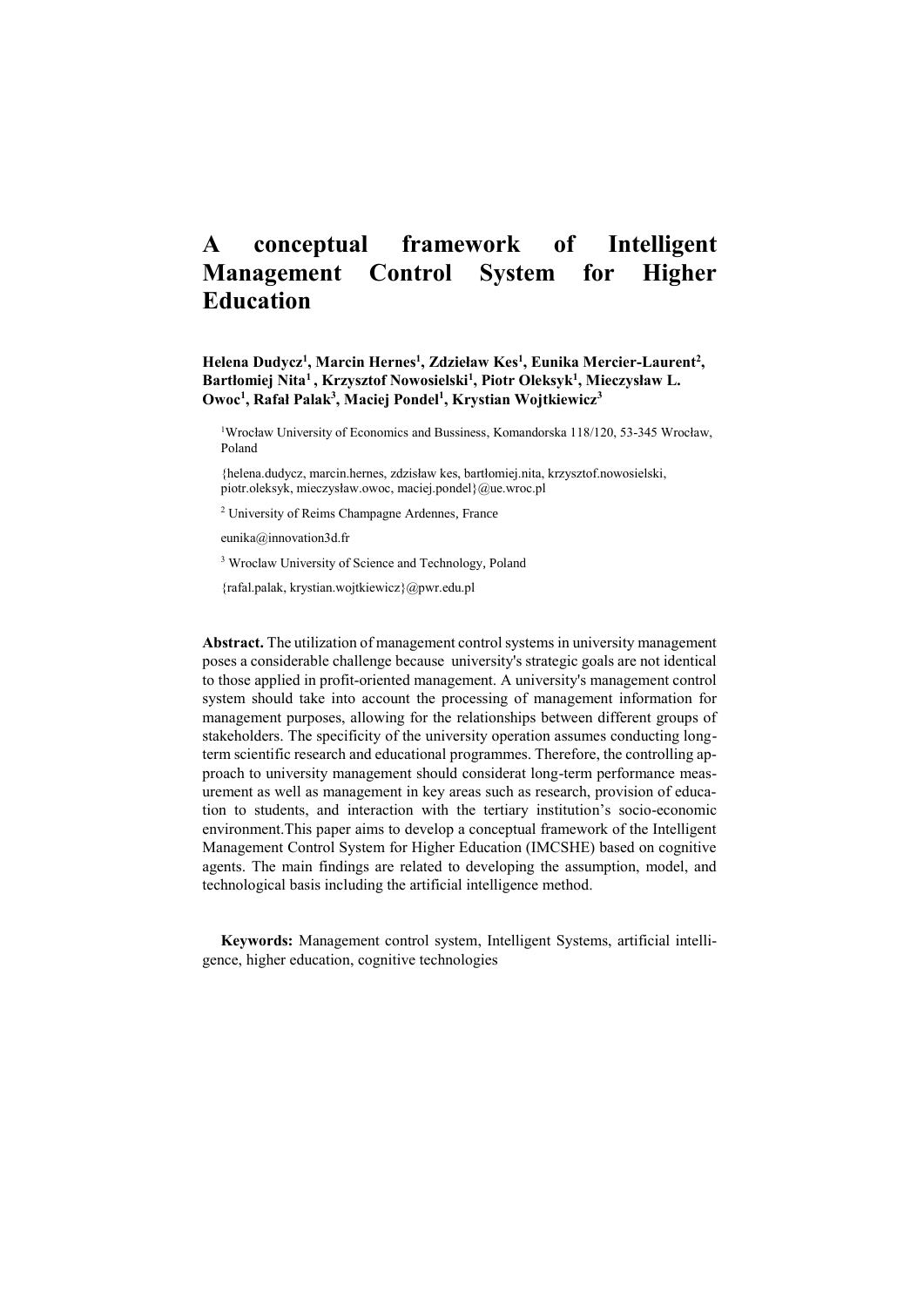## **1. Introduction**

The use of management control systems (MCS) in university management is a significant challenge because the universities' strategic objectives are not the same as those of profit-oriented businesses. Moreover, unlike enterprises, which mainly attach importance to increasing value for the owners, the competitive advantage and thus the position - of a university among institutions which focus on scientific and educational activity stems from other sources and is oriented towards meeting the needs of a wide range of stakeholders. It is crucial to translate a university's strategy into its operation, which is intended to serve the purpose of enabling all members of the academic community to understand the strategy while streamlining the process of its implementation in the course of the tertiary institution's day-today activity. A university's controlling system structure is closely related to its strategic goals and assumed directions of development. The triple helix concept, promoted by H. Etzkowitz and L. Leydesdorff [1] can be used as a basis for defining the mission and strategy of a university. According to them, the triple helix is a model of relations occurring in the process of the creation of knowledge between three types of entities: scientific centres (academia), the industrial environment (industry), and public administration (state). The knowledge-based economy requires creative cooperation of modern universities with public administration and the economic environment. The so-called quadruple helix and even quintuple helix concepts are being postulated today [2]. The triple helix model is enriched by the media, civil society, and the natural environment.

The MCS of a university should allow for the processing of management information for the executive bodies' needs, taking into account the relations between different stakeholder groups. The specificity of a university's operation assumes conducting long-term research and offering long-term educational programmes. Therefore, university management's controlling approach should allow for longterm performance measurement and management in critical areas, such as conducting research, educating students, and cooperating with the socio-economic environment.

The design of MCS to support university management should include internal and external information. Processing internal information is complicated due to the multidimensionality of information aggregation objects and the wide range of stakeholders. Access to prospective information allowing to assess the expected changes in operating conditions and determine future directions of action is limited because scientific research may produce uncertain results (i.e. there are no such methods). A useful tool for any university is to create scenarios for future decisions that can be generated to ensure the adopted development strategy's implementation. Moreover, as far as the decision-making process is concerned, it is necessary to process external information concerning factors including the following:

- the demographic situation,
- changes in legal regulations,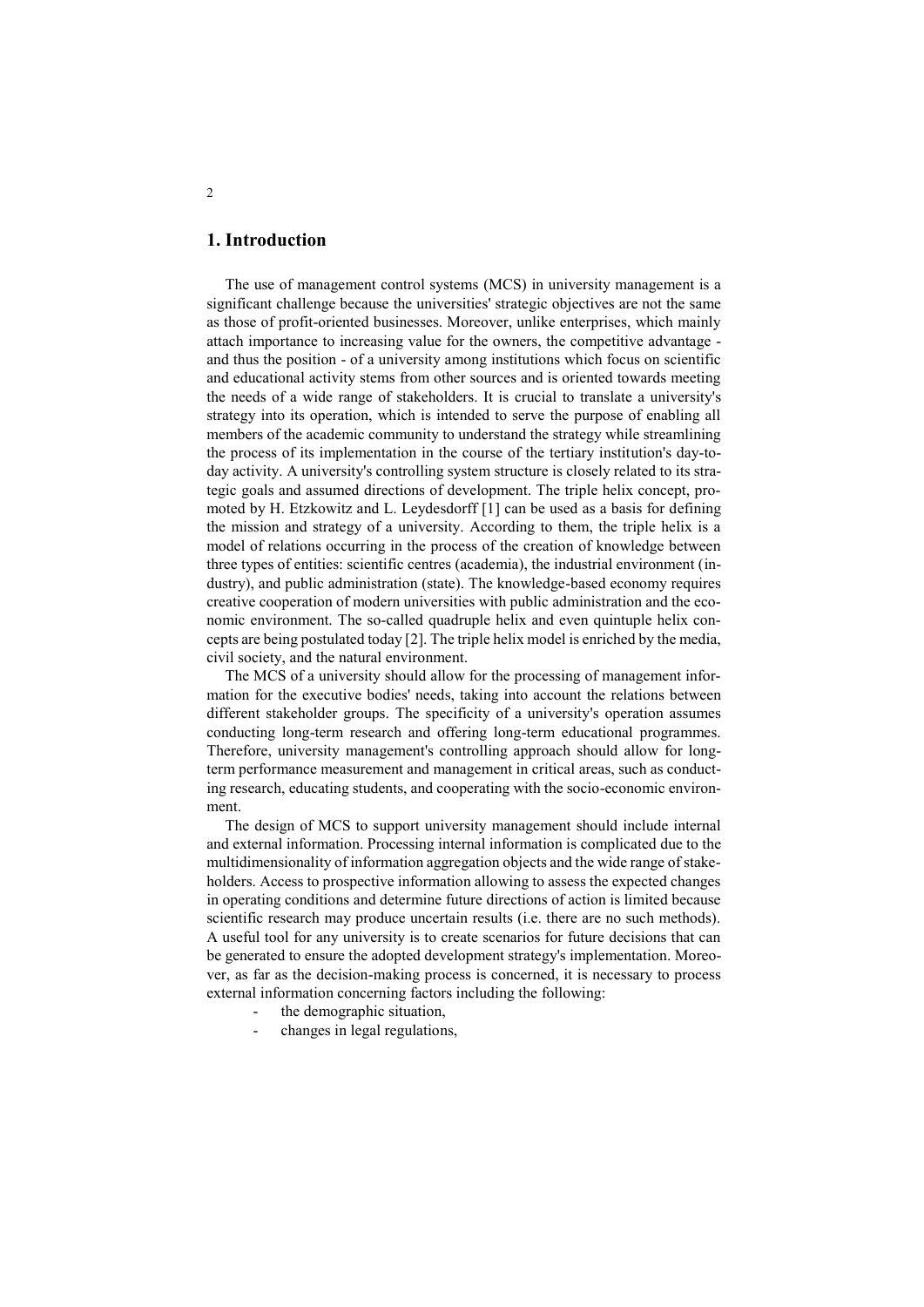- the demand for graduates with new qualifications,
- competitive entities' activity,
- changes in the methods of education.

Managing a university is a process of making decisions whose accuracy determines the effectiveness and efficiency of its educational and research activities. Therefore, analyses carried out under the MCS should enable the following, among other things:

- evaluation of the university's ability to meet the requirements of the regulations governing higher education,
- identification of the financial needs sources of research and sources of its funding,
- symptoms of threat and the risk of a change in the competitive position, directions of changes in the side areas of operation.

A carefully developed and detail-oriented internal information system, constituting a response to signals coming from the environment, plays a vital role in supporting university management. It is necessary to apply a detailed assessment of all aspects of the university's operation. The most common method of managing performance in private and public sectors, including universities, is the Balanced Scorecard. The first generation of the Balanced Scorecard [3] was treated exclusively as a method of measuring performance, while nowadays, it is a much more advanced concept, one that is continuously being developed. Today, R.S. Kaplan and D. P. Norton argue that their proposal can provide a framework for performance management geared towards implementing a strategy using intelligent control systems.

The functioning of the MCS involves the processing of both structured and unstructured knowledge. The artificial intelligence methods and tools can be used in this purpose.

This paper aims to develop a conceptual framework of an Intelligent Management Control System for Higher Education (IMCSHE) based on cognitive agents.

- The main contribution is related to the following:
- The application of cognitive agents in a Management Control System for Higher Education,
- A proposal for extending the Learning Intelligent Distribution Agent Architecture with a machine learning module.

## **2. Related works**

During the theoretical foundations' analysis, attention was paid to the issues raised in studies dedicated to Management Control Systems (MCS) solutions implemented at universities, emphasizing the applications being within this study's scope. The overwhelming majority of the studies concernes the characteristics and evaluation of MSC systems used. Baid [4] researched types of control in schools. Its findings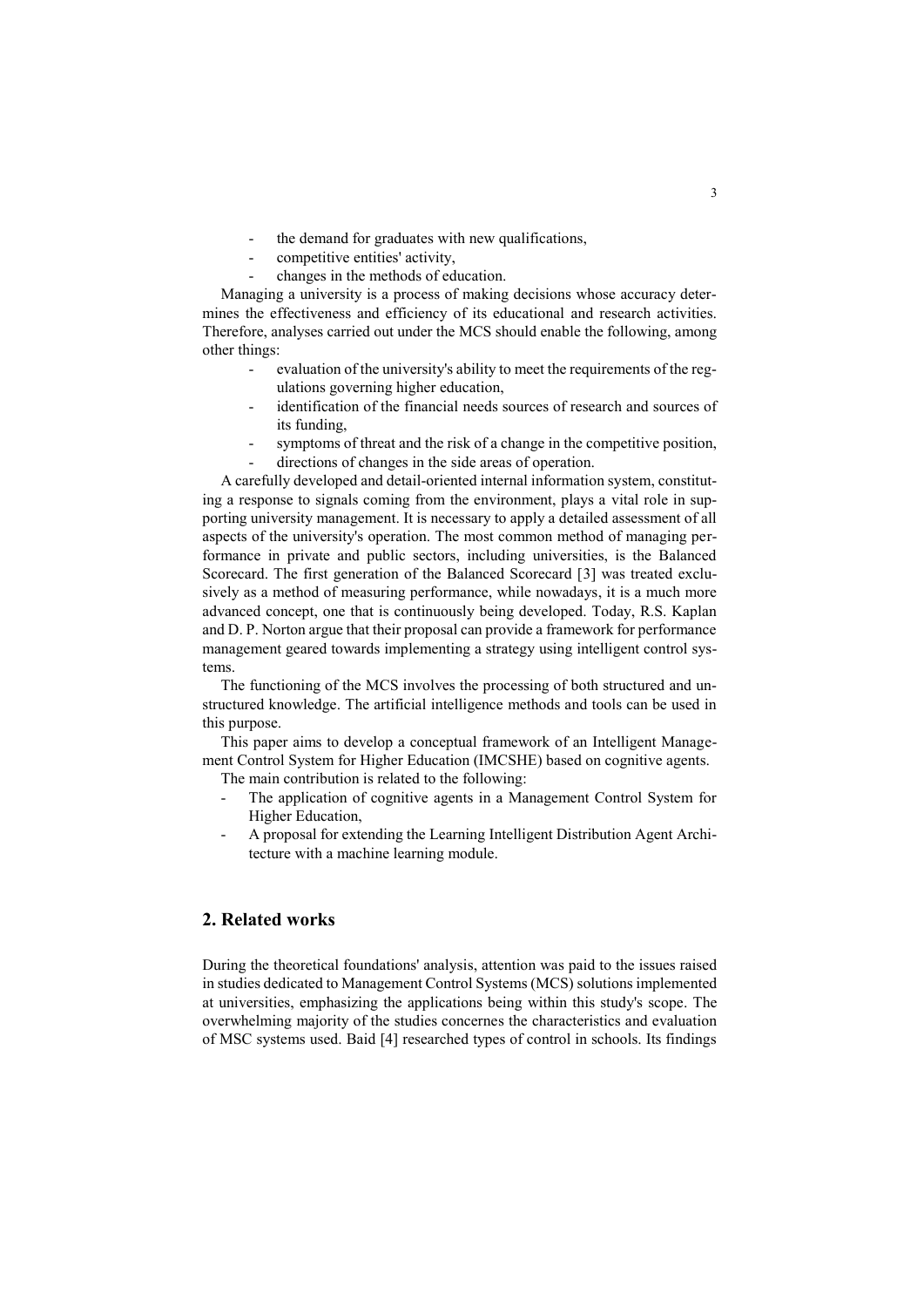show a positive relationship between teacher control, student control and the institution's performance. Al.-Tarawneh [5] conducted a study involving university professors and students in the context of MSC use. In his view, professors who have less experience in higher education tend to use MSC more than those with many years of experience [5]. Beuren and Teixeira [6] researched the structure and functions of MSC in assessing performance at private universities. Based on the results of the questionnaires sent to managers responsible for the strategy of educational institutions, it was found that the overall evaluation result for MCS reached an average of 3.62 on a 5-degree scale. According to Tanveer and Karim [7], universities must implement performance management (PM) procedures to improve their performance and align their individual goals with the university's strategy. The evaluation must consider the achievements of the researchers and the administration to an equal extent.

A much smaller number of articles included information on the IT solutions being applied. The authors Cantele, Martini, and Campedelli [8] showed in their research an insignificant relationship between the degree of development of MCS and some specific features of state-run universities, such as size, complexity, degree of expenditure rigidity, and availability of human resources assigned to administrative activities. Besides, they found that the planning and control tools used at universities include modules that enable the following:

- economic and financial simulations, including planning under different scenarios;
- processing information on the university's strategy, mission, and objectives;
- building long-term business plans that define strategies, goals, programmes, initiatives, and projects, as well as their implementation schedules, project managers, allocated financial and human resources, and objectives to be achieved;
- using management dashboards which provide performance indicators that can be used for both internal management and external communication;
- cost calculation in sections such as master's studies, research projects, activities and processes, responsibility centres;
- budgeting and operational planning;
- deviation analysis.

Labas and Bacs [9] present an MCS concept that includes a software structure. The MCS should be at the junction of field-specific systems (e.g. fixed assets management, financial management, financial accounting, or human resources management) and the management information system (MIS). Based on preliminary research carried out, it can be concluded that there is a cognitive gap in IT support for MCS in organizations involved in academic teaching.

Z Alach [10] proposes a model for assessing the maturity of performance management systems in higher education controlling, which includes seven elements. This model was built based on normative research conducted by many authors. Z Alach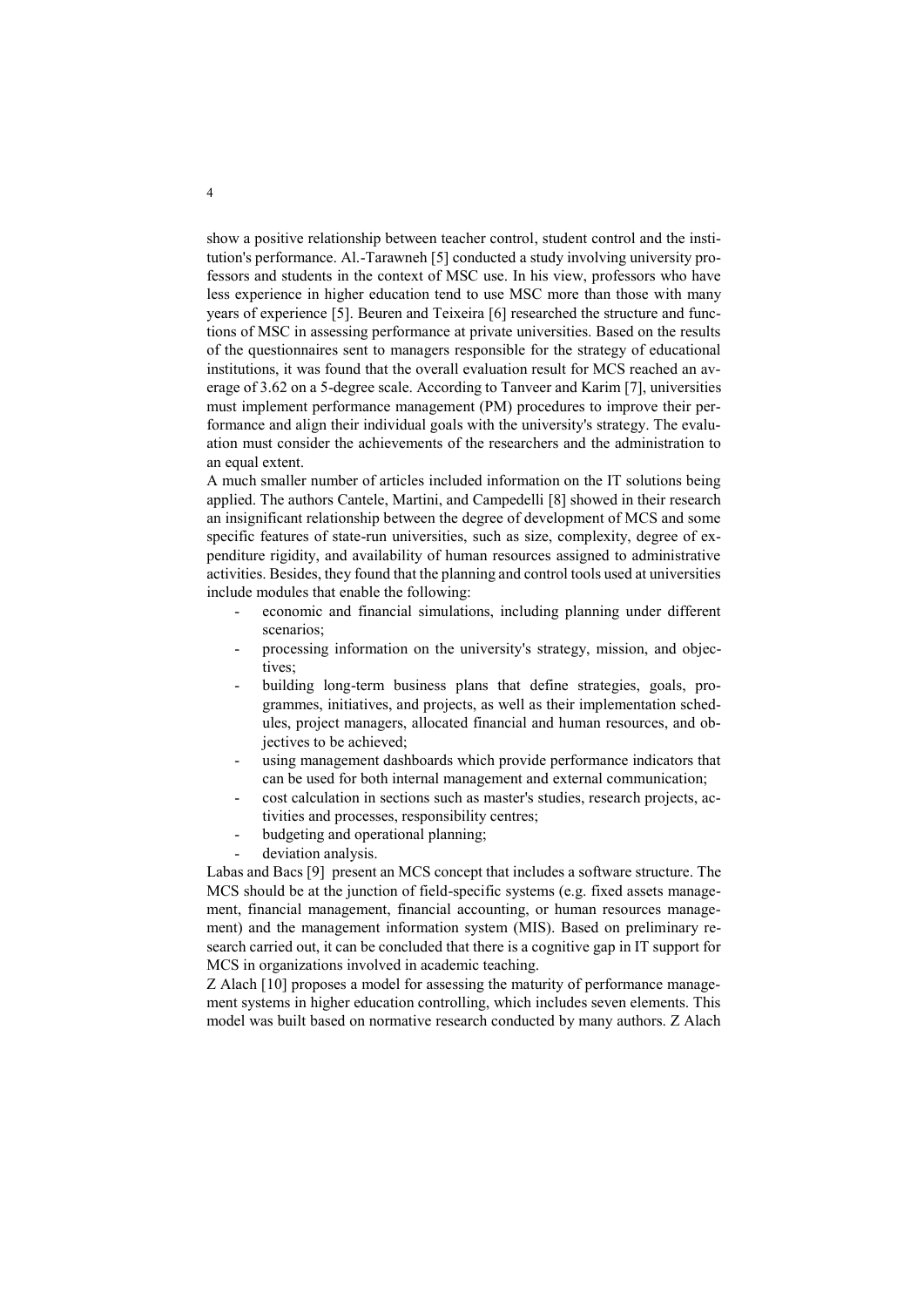integrated these recommendations and empirically verified them, grouping all criteria into three sets. The first group concerns the use of information on performance in university management and on whether the obtained results stem from the use of this information. The second group is focused on designing a performance management system and its internal coherence. The last group refers to the elements that determine the system's usefulness. McCormack et al. [11] propose using 17 measures for the evaluation and design of a university's controlling system. All the measures are divided into four categories: operational activity, monitoring, targeting of measures, and motivation systems.

## **3. Research methodology**

In our research, we use the Design Science Research Process (DSRP) methodology [12]. This methodology involves the realization of research works as process-dependent steps responsible for implementing basic tasks and delivering primary work artefacts. This methodology is based on five necessary steps. The first, "Awareness of problem", focuses on preparing a preliminary proposal for a new research topic. It results from the analysis of already available achievements and results in related scientific disciplines and industry (in our paper this phase is realized in the introduction. The second, development of the proposal ("Suggestion"), follows the initial proposal and is a creative step to define new models, methods, and functionalities based on new configurations of existing or new elements. This phase is realized in the related works section. The third, constituting further development of the proposal ("Development"), is where the initial research is developed and extended. The development is performed in the Framework of the system section. The fourth, "Evaluation", is when the prepared artefacts are evaluated according to the adopted criteria. The fifth, "Conclusion", can be the end of a given research cycle or end the entire research undertaking. The evaluation and conclusion are related in the Conclusions section. As outlined, each stage ends with a specific result, which then forms the basis for and enables the next step in the process. Besides, this methodology assumes that it is possible to return to the previous steps under the observed restrictions. We use the literature of subject analysis, as a research method in the Awareness of the problem and the Suggestion stages. In the development stage, we use such research methods, as modelling, design and implementation and observation of phenomena's. The Evaluation we use research experiment method. Conclusion phase we based on synthesis, analysis, induction and deduction research methods.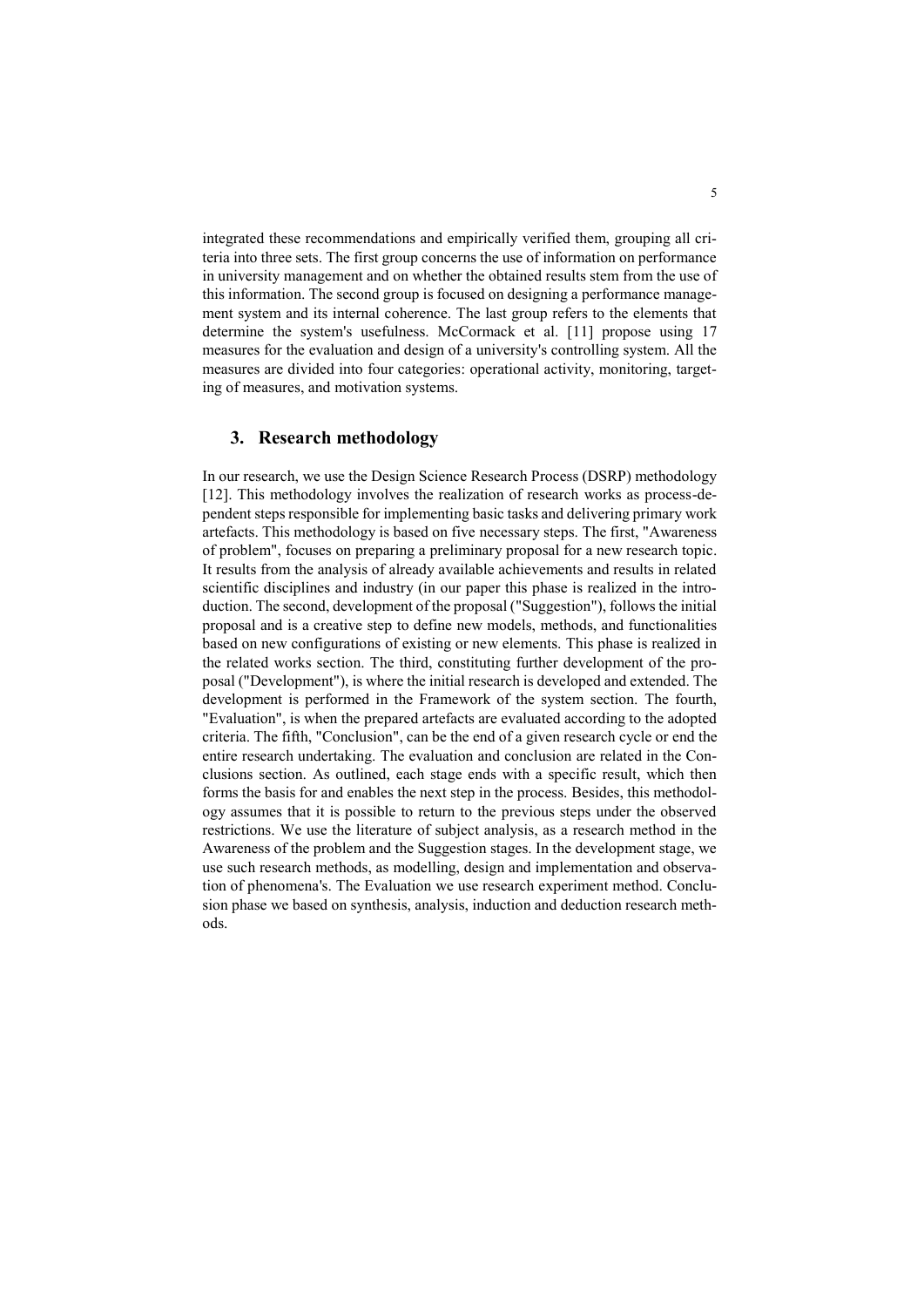## **4. The framework of the system**

The Intelligent Management Control System for Higher Education (IMCSHE) aims to provide information for the UEW's Balanced Scorecard (BSC). The scorecard includes four perspectives focusing on the following information:

#### *The financial perspective (F):*

- financial plans including a material and financial plan, the central budget of the university, partial budgets (budgets of subunits, tasks, or projects);
- control aspects in terms of income and expenses (in cross-section of subunits, tasks and projects) and financial and economic indicators.

#### **The customer perspective (C):**

- student segmentation;
- change dynamics in student segments (degrees, types of studies, fields of study);
- quality of education from the perspective of students and graduates (tracking the path of graduates' professional development) broken down into fields of study, specialties, modules, and subjects;
- education quality indicators.

#### **The internal processes perspective (P):**

- human resources potential, including the structure and dynamics of employment broken down into degrees and academic titles, positions held, and functions performed;
- scientific potential, including the number and quality of publications (IF and quality of publications), citation indicators, experience in research projects, the number of promoted doctoral students, the level of scientific research commercialization, the impact of scientific activity on the functioning of the society and economy, research infrastructure, as well as the organization of conferences and scientific seminars;
- educational potential, including flexibility in adopting the educational offer to market needs, employee evaluation from the perspective of both, the student and the graduate, the number of promoted students, supervision of scientific associations, initiatives in the field of cooperation with students and their organizations, as well as teaching facilities;

6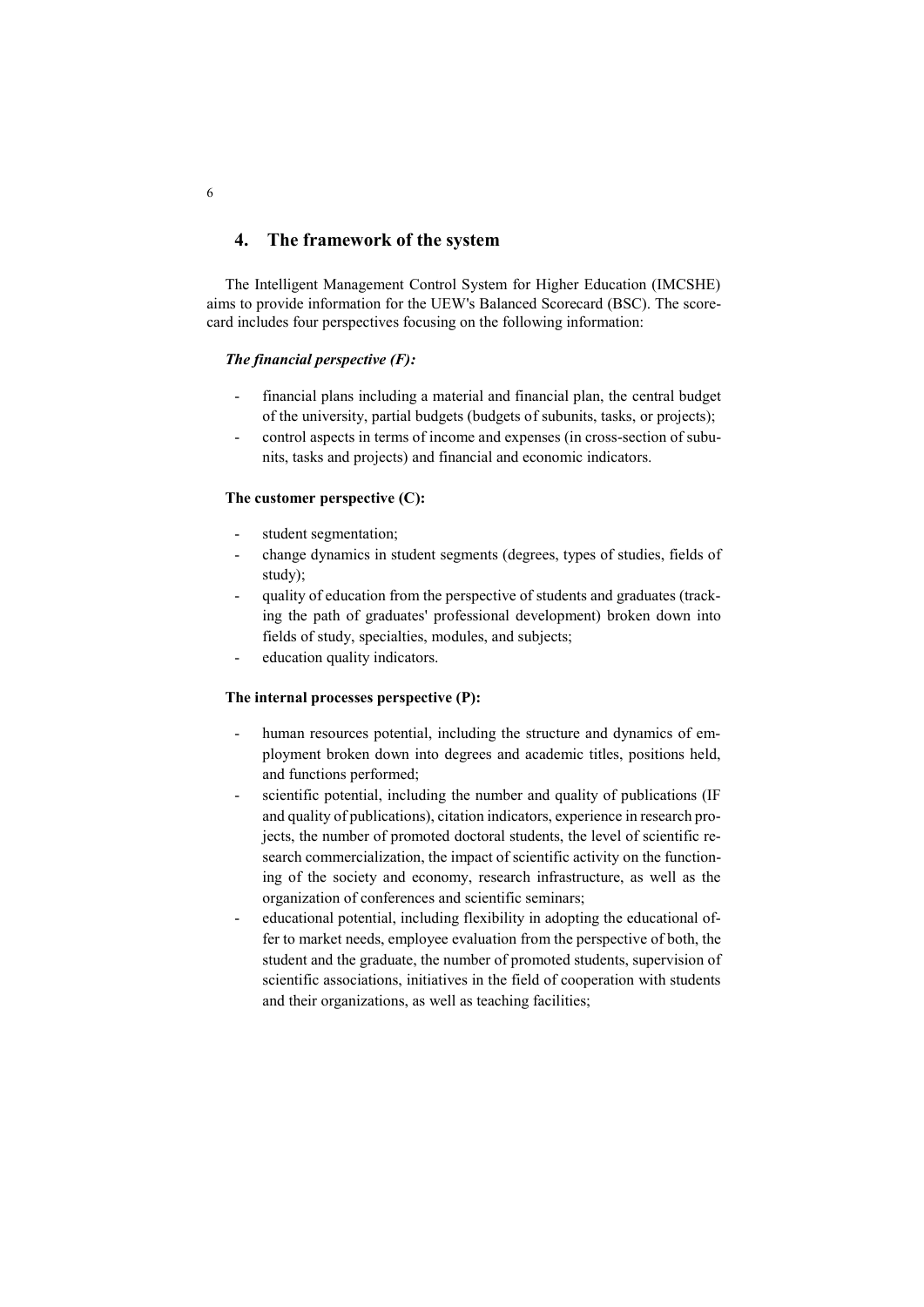organizational potential, including the ability to develop pro-efficiency and pro-quality intra-organisational projects, work for the university environment, and the organization of the internal units' operation.

#### **The development perspective (D):**

- acquiring and conducting development projects, fully informed at HR development, as well as management structures and infrastructure;
- development level and evolution of IT systems supporting the implementation of all university processes;
- level of organizational maturity.

The diversity of perspectives enables the development of multidimensional reports for managerial purposes. It also determines the architecture of the data aspect of the IMCSHE. The class diagram in Fig. 1. represents the simplified hierarchical structure of a university. Also, it shows how reports are generated. At this point, there were four types of reports distinguished concerning the identified perspectives, namely:

- Financial report,
- Customer report,
- Internal process report,
- Development report.

However, a new type of report could be defined if needed, since the generalization set is not complete.

The composition used between all levels of university management indicates that reports generated for each level of the university are used to calculate reports for higher university structures, e.g. in the case of a financial report, the sum of all expenses for projects in a given division will give the expense value in the financial report for this division. One of the project approach's main assumptions is that business as usual (BAU) is also treated as a separate project. At first, we distinguished two types of organization unit: Faculty and Administration. The lower level is a division, which serves as a universal type of second-level descendant in the structure. The division report is created as a result of the aggregation of projects, i.e. the lowest level of university structure decomposition. Reports are complex structures built from various fields, for each of which a separate aggregation function needs to be defined. At the top of the hierarchy is the university, which has reports derived from lower structure levels. The aggregation function allows us to derive the final report based on a chosen organizational structure level due to such a hierarchical structure. In particular, we do not need to include all levels in defining aggregation, instead only focusing on the minimum needed set of projects. However, each report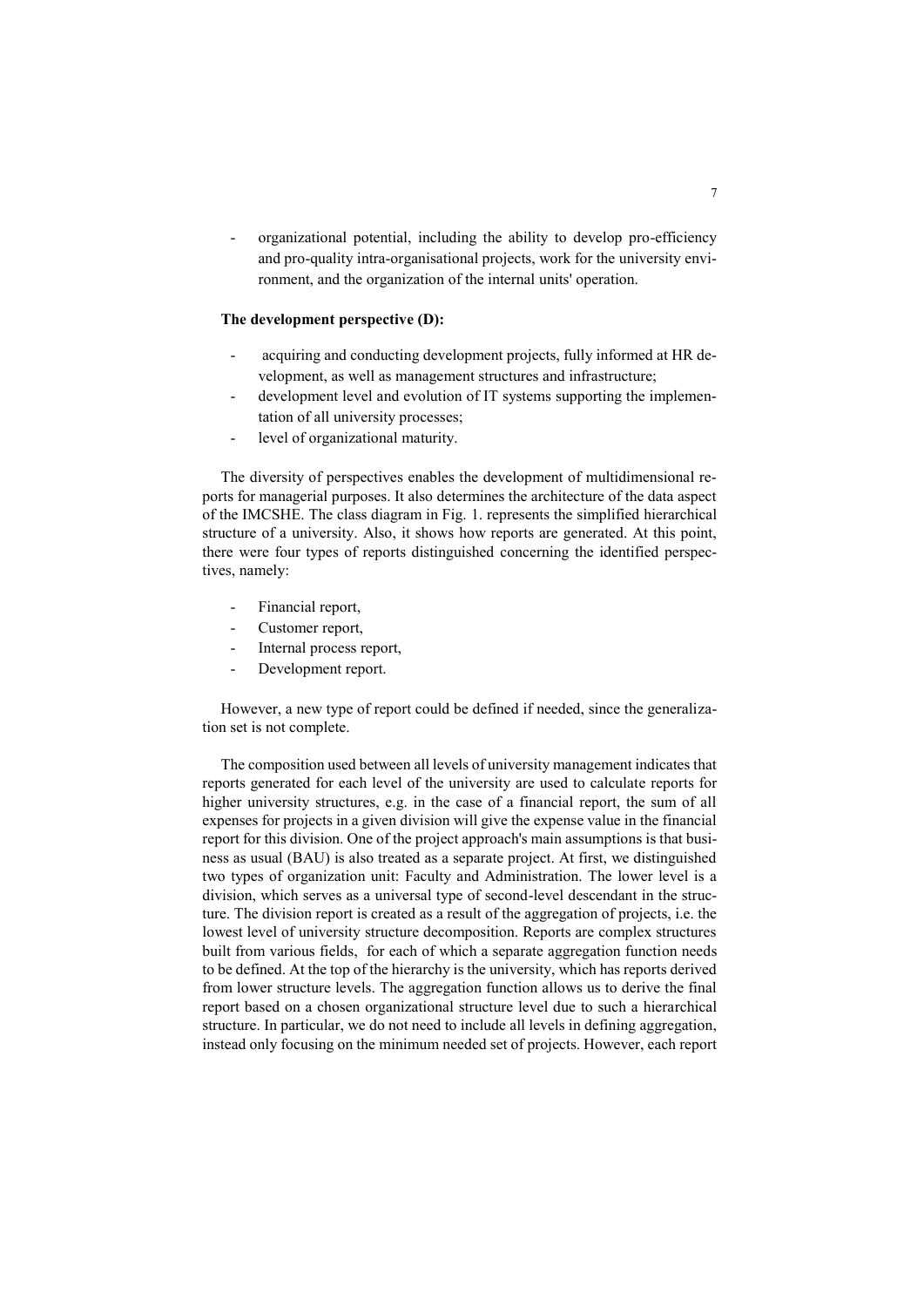is based on an arbitrary set of report types, i.e., Financial report, Customer report, Internal process report, and Development report. All of them inherit from a report, which means that they share some properties, but at the same time, they focus on different perspectives. Final Report should reflect all the mentioned perspectives and creates summarised (including different measurable results) view on the university state.



Fig. 1. The simplified hierarchical structure of a university

The component diagram (Fig. 2) shows the system's concept with a strong emphasis on data sources, i.e., the university's core IT systems. The integrated system communicates with each source component through a dedicated API and obtains the data from each of them. At first, the data feeds the data warehouse, where it is processed, and then the aggregated data is sent via a dedicated interface to the target iSIC component. Thus, the data warehouse is a crucial part of the system. The quality and structure of data delivered to the warehouse is undoubtedly the key indicator of system performance. In our concept, we focused on the following data sources:

- Employee evaluation system provides data about employee results;
- USOS provides data related to teaching, such as student surveys or data on financial settlements with students;
- Lecture planning system a system for sharing data on the allocation of items and teachers to rooms;
- Publication repository provides data on employees' publications;

8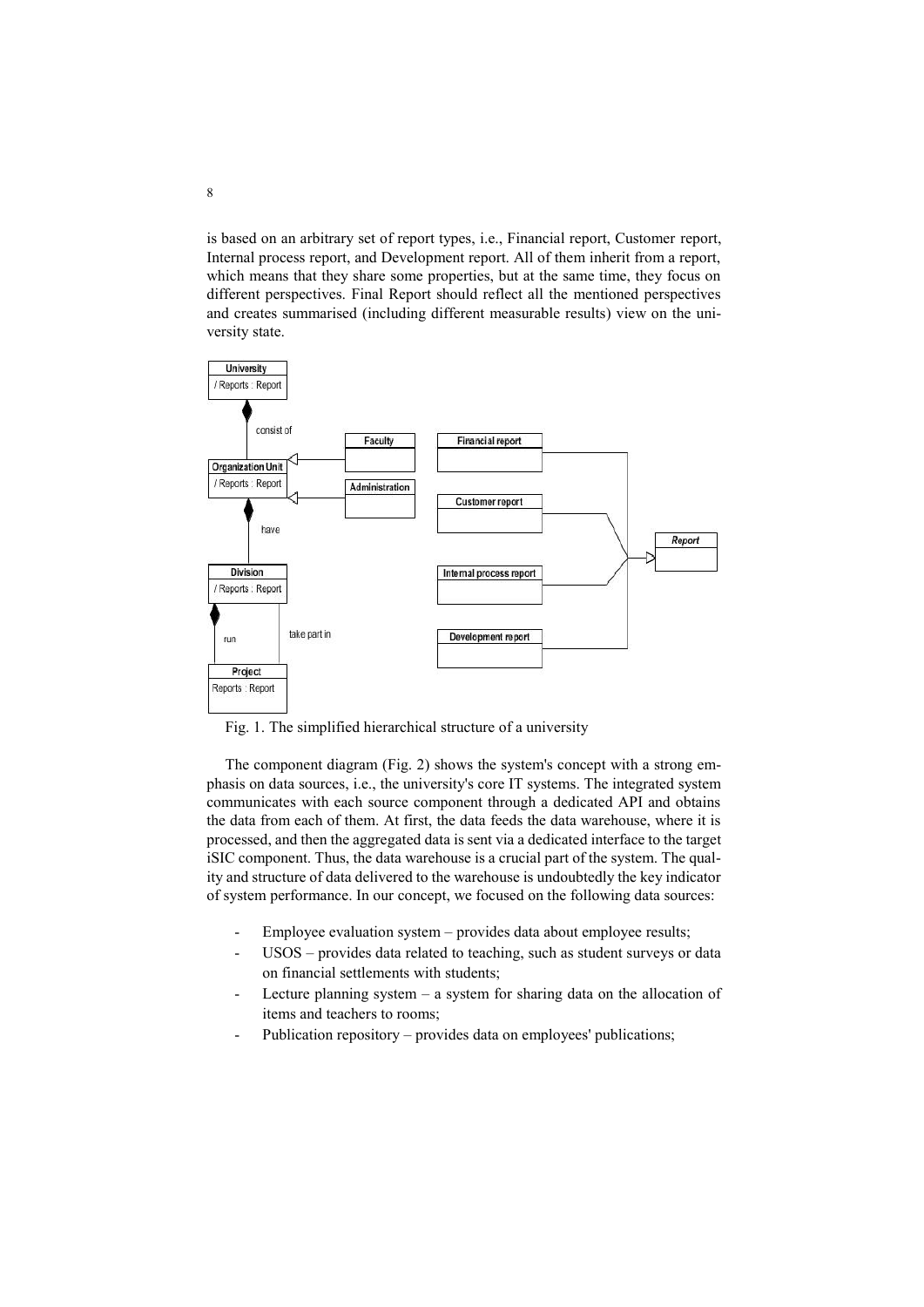- ERP a system focusing on data such us: HR and payroll, organizational structure, and cost centres;
- Budget Planning System (SIC) a system used to define unit budgets (tasks and project budgets);
- Expenses Control a system focusing on tracking expenses;
- Project repository shares information on scientific, R&D, and organizational projects;
- Infrastructure Management provides information regarding the infrastructure.



Fig. 2. A concept of the Management Control System for Higher Education.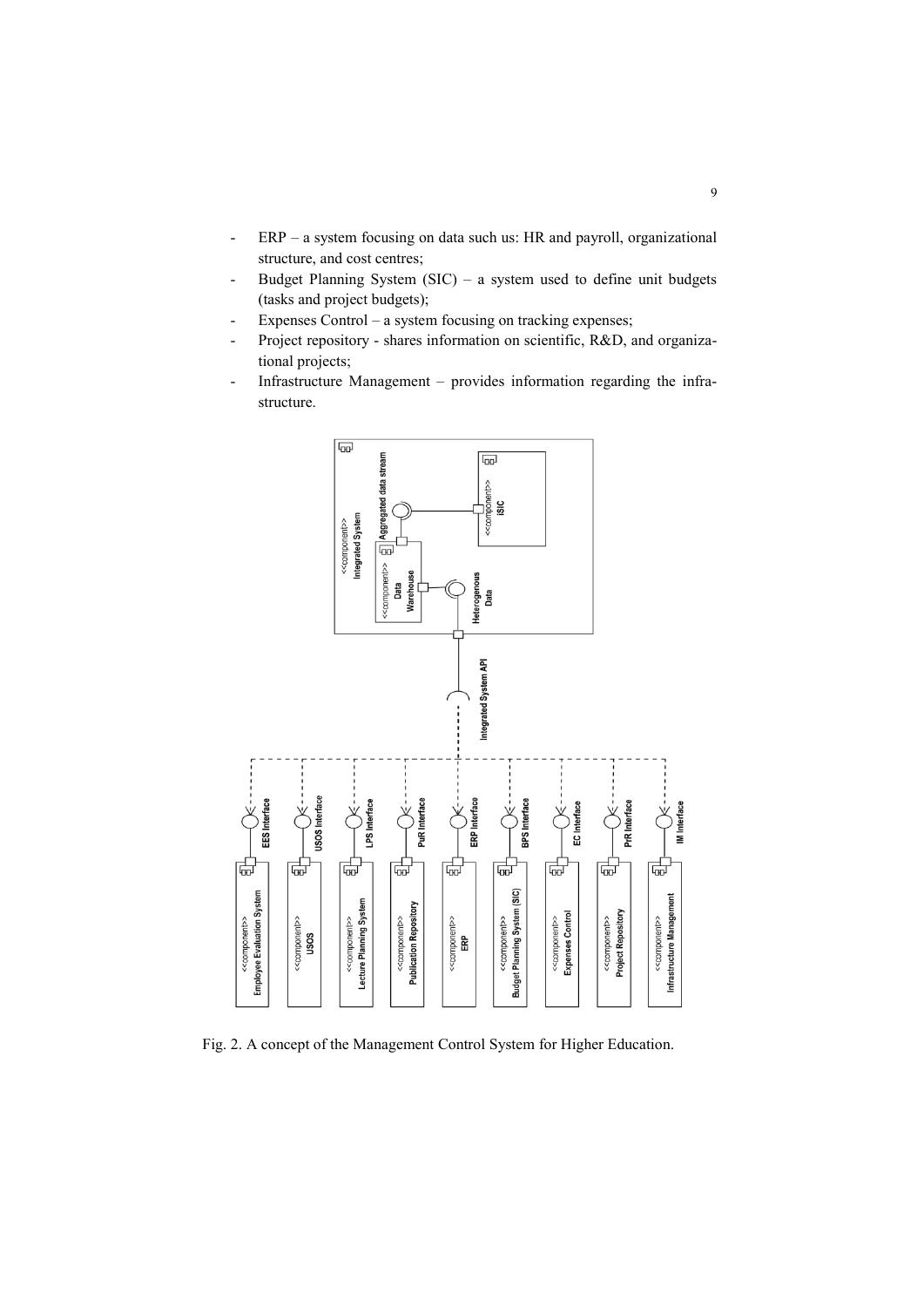Such diverse data sources allow generating distinguished types of reports by the iSIC component. The iSIC component consists of the artificial intelligence module. We use the Learning Intelligent Distribution Agent Architecture (LIDA), developed by Cognitive Computing Research Group (CCRG) [13, 14]. CCRG also developed the software framework of LIDA (in Java and Python). The reason for choosing this architecture is our many years' scientific experience in applying this architecture in management information systems [15, 16]. LIDA is a cognitive architecture, performing tasks within a cognitive cycle. The knowledge is represented by a "slipnet" - a semantic network with nodes' and links' activation level. The learning process is permanently performed. LIDA consists of the following modules:

- sensory memory,
- perceptual memory,
- episodic memory,
- declarative memory,
- workspace.
- attentional codelets,
- global workspace,
- action selection,
- sensory-motor memory.

The communication between modules is handled by codelets - mobile software programs processing information. LIDA's functioning was described in detail in [Franklin et al. 2016, McCall et al. 2020]. LIDA's advantage is related to the ability to process both symbolic and numerical knowledge (a slipnet allows the representation of such kinds of knowledge). This form of knowledge representation is beneficial in the areas of management and economics [17]. However, the disadvantage of LIDA is its complexity when processing large amounts of knowledge. Moreover, it entails high resource consumption. Therefore, we propose extending the LIDA architecture with a machine learning module, making it possible to process faster numerical knowledge (which cannot be represented as a slipnet, e.g. knowledge related to the prediction of costs, or the number of students). The extension is presented in Fig 3.

The machine learning module is connected to episodic memory (this memory stores data related to past events) and workspace memory. Input data for the machine learning module is required from the historical data and workspace memory. Machine learning module consists of 2 units:

- Experimental platform,
- Operational platform.

The experimental platform is the first unit, where ideas for Machine learning analyses are examined. Models are created, tested, validated and if necessary, tuned to archive better results. After a technical perspective of a model is verified, the business attractiveness of results is also evaluated. Positively verified models are documented, virtualized and deployed to the operational platform, where then return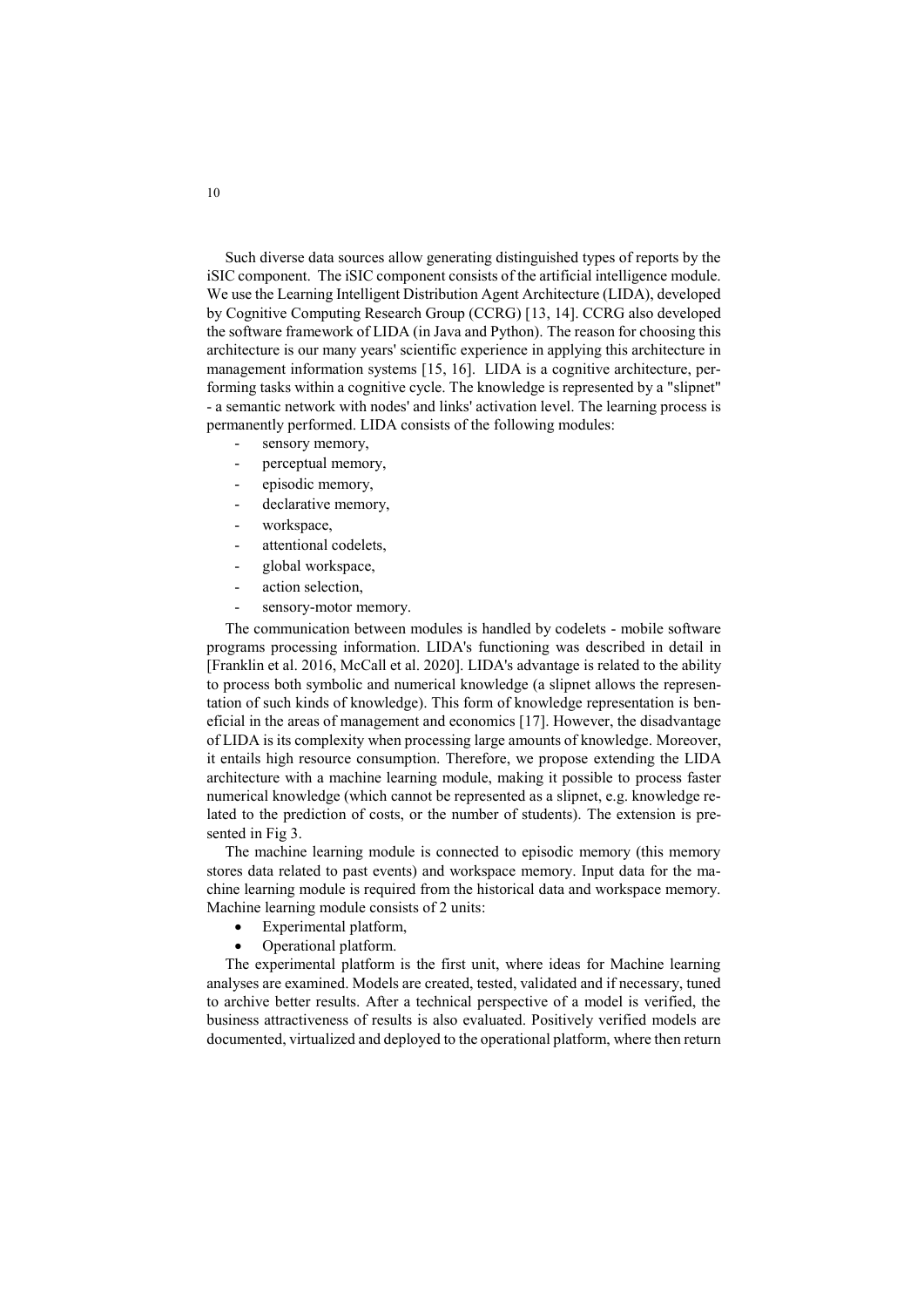on a regular basis and generate results. The operational platform is also monitored, and it is checked if results accuracy does not drop below defined thresholds. If such a situation happens, the experimental platform is employed, and the model is again verified, tuned and in a corrected version again deployed to the operational platform.

The results are sent to the workspace memory. The results (e.g. predictions) are taken into consideration in forming a current situational model in the global workspace, which influences action selection and action forming.



Fig 3. The extended architecture of LIDA.

Next, the set of alternative decisions is presented to the user. Each of decision has the level of confidence. Also consensus of the set of decisions is calculated [15].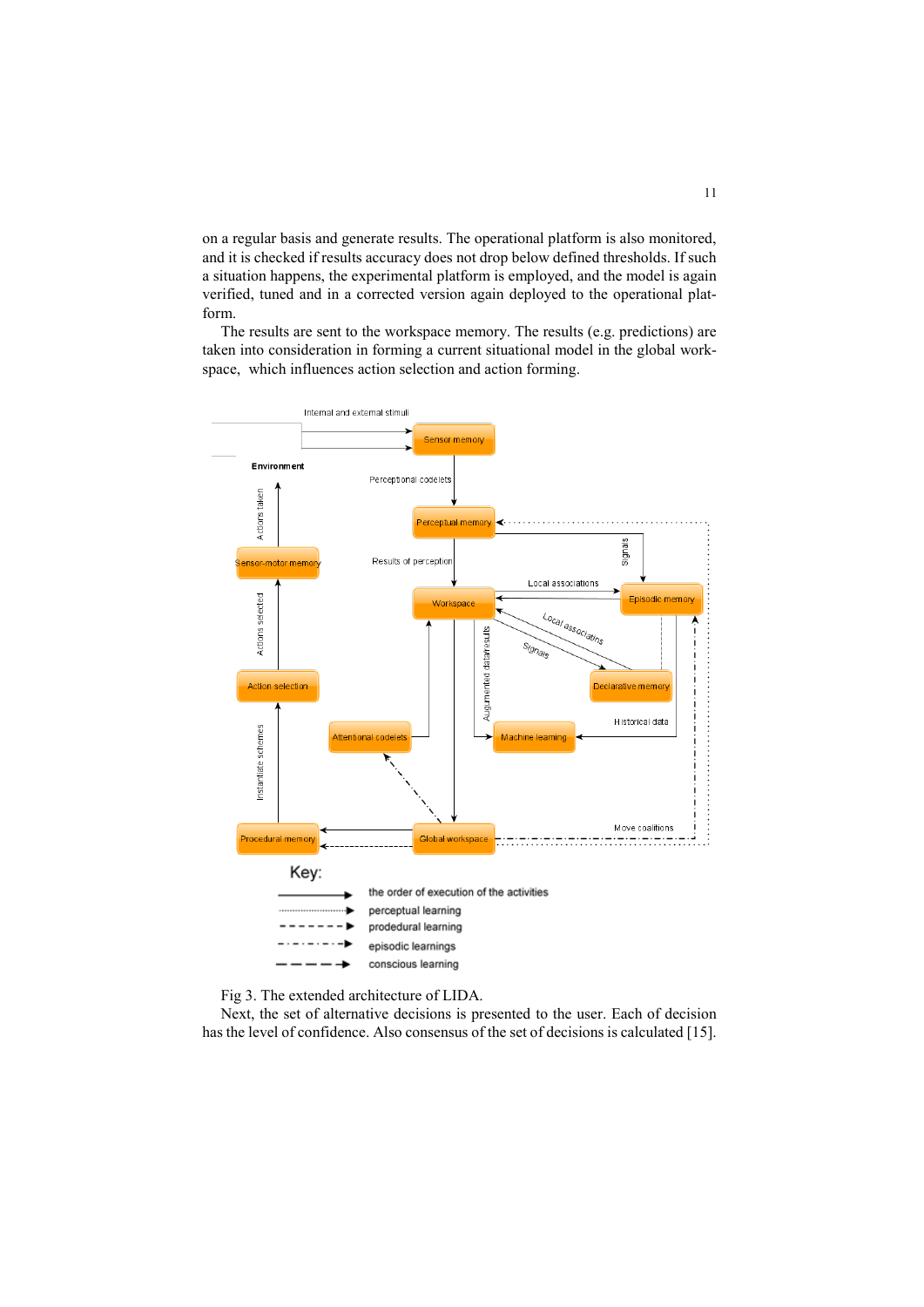## **Conclusions**

Universities try to develop following the strategies they adopted, which will enable long-term activities plans. The university management must constantly analyze the information coming from available databases pertaining to many areas and its surrounding environment. This article presents a concept of an intelligent management control system for higher education. The essence of this solution is a combination of an MCS's ideas, the balanced scorecard, and machine learning. The premise of this system is a controlling-oriented approach to supporting university management. The executed operational tasks must serve to implement the adopted strategy. The proposed system is expected to involve long-term measurement and management in key areas, i.e. to conduct research, providing education to students, and cooperating with the socio-economic environment.

Furthermore, it should support the university's management staff in carrying out various types of financial analyses so that the tertiary institution's activity does not bring financial losses. The university's MCS is based on the Balanced Scorecard, which comprises four perspectives: The Financial Perspective, the Customer Perspective, the Internal Process Perspective, and Development Perspective. The Balanced Scorecard is one of the methods used to support knowledge management, which is important because the university's employees' knowledge constitutes its essential capital. As far as universities are concerned, adaptation to the technological change, effective knowledge sharing and communication, operational efficiency, time saved due to knowledge sharing, and the growth and enhancement in the collaboration culture are becoming essential elements of knowledge management. Especially knowledge sharing allows generating new ideas, improving organizational performance, and helping employees to stay motivated. The Balanced Scorecard makes it possible to generate various reports for the university management with a focus on four perspectives.

The proposed concept of an intelligent control system requires an appropriate IT system architecture. A basis is a typical approach applied in Business Intelligence class IT systems, i.e. the transformation of data in various heterogeneous databases into information and knowledge for the management staff. There are many databases within the university (mentioned in the previous section) from which the necessary data will be obtained and loaded into a data warehouse after using ETL tools (initial concepts addressed to educational/customer area was proposed in [18]). Aggregate data located in a data warehouse is the primary resource for an Intelligent Management Control System for Higher Education. The use of the Learning Intelligent Distribution Agent Architecture and the machine learning module application are important elements of the proposed system. The use of these elements makes our proposal different from a typical Business Intelligence class system,

The proposed Intelligent Management Control System for Higher Education, applying four perspectives following the Balanced Scorecard and machine learning, allows the development of scenarios for future decisions that can be generated to

12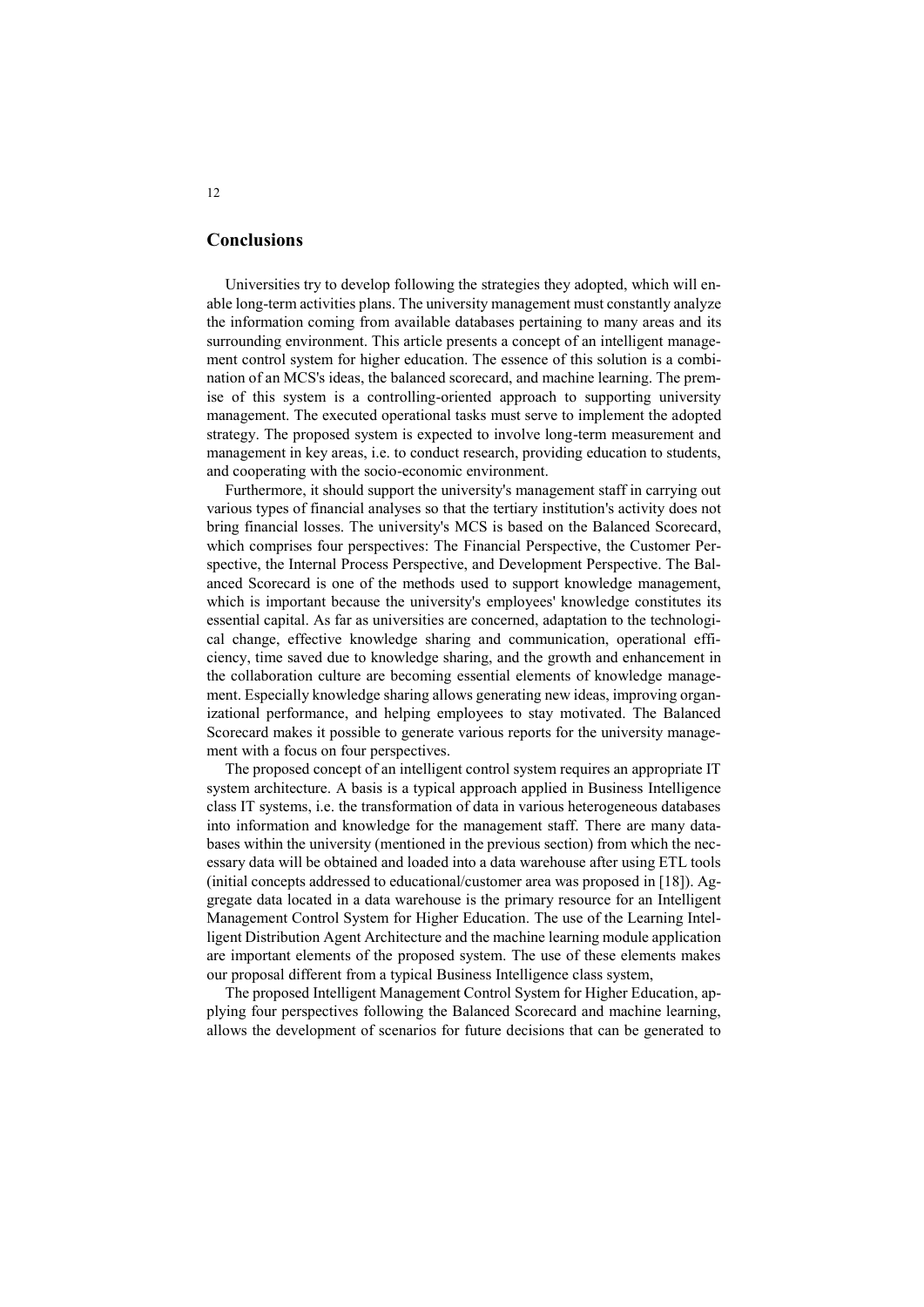ensure the adopted development strategy's execution. Scenarios may concern the processing of information from databases existing at the university. They may also include data and information from the university's environment, i.e. the demographic situation, changes in legal regulations, the demand for graduates with new qualifications, and competitive entities' activity.

**Acknowledgement.** The project is financed by the Ministry of Science and Higher Education in Poland under the programme "Regional Initiative of Excellence" 2019 - 2022 project number 015/RID/2018/19 total funding amount 10 721 040,00 PLN.

## **References**

- 1. Etzkowitz E., Leydesdorff L. (2000). The Dynamics of Innovation: from National Systems and "Mode 2" to a Triple Helix of University–Industry-Government Relations. Research Policy 2000 vol 29.
- 2. Carayannis E., Campbell D. (2011). Open Innovation Diplomacy and a 21st Century Fractal Research, Education and Innovation (FREIE) Ecosystem: Building on the Quadruple and Quintuple Helix Innovation Concepts and the "Mode 3" Knowledge Production System. Springer Science+Business Media, LLC.
- 3. Baid, D. (2017). A Study of Management Control Systems (MCS) and School Performance. Metamorphosis: A Journal of Management Research, 16(2), pp. 92-106. Downloaded on April 28, 2020, from https://journals.sagepub.com/doi/full/10.1177/0972622517731407
- 4. Kaplan R.S., D.P. Norton (1992). The Balanced Scorecard Measures That Drive Performance, "Harvard Business Review", vol. 70, issue 1, January/February.
- 5. Al-Tarawneh, H. A. (2011). Design and Use of Management Accounting and Control Systems in the Jordanian Universities. International Journal of Accounting and Financial Reporting (Vol. 1, No. 1), pp. 242-254. doi: ISSN 2162-3082
- 6. Beuren, I. M. and Teixeira, S. A. (2014). Evaluation of Management Control Systems in a Higher Education Institution with the Performance Management and Control. Journal of Information Systems and Technology Management (Vol. 11, No. 1), pp. 169-192.
- 7. Tanveer, M. and Karim, A. M. (2018). Higher Education Institutions and the Performance. Library Philosophy and Practice(2183). doi: (ISSN 1522- 0222)
- 8. Cantele, S., Martini, M. i Campedelli, B. (2011). The implementation of management control systems in Italian universities: moving towards New University Management? CMS7 – 7th Critical Management Studies Conference.